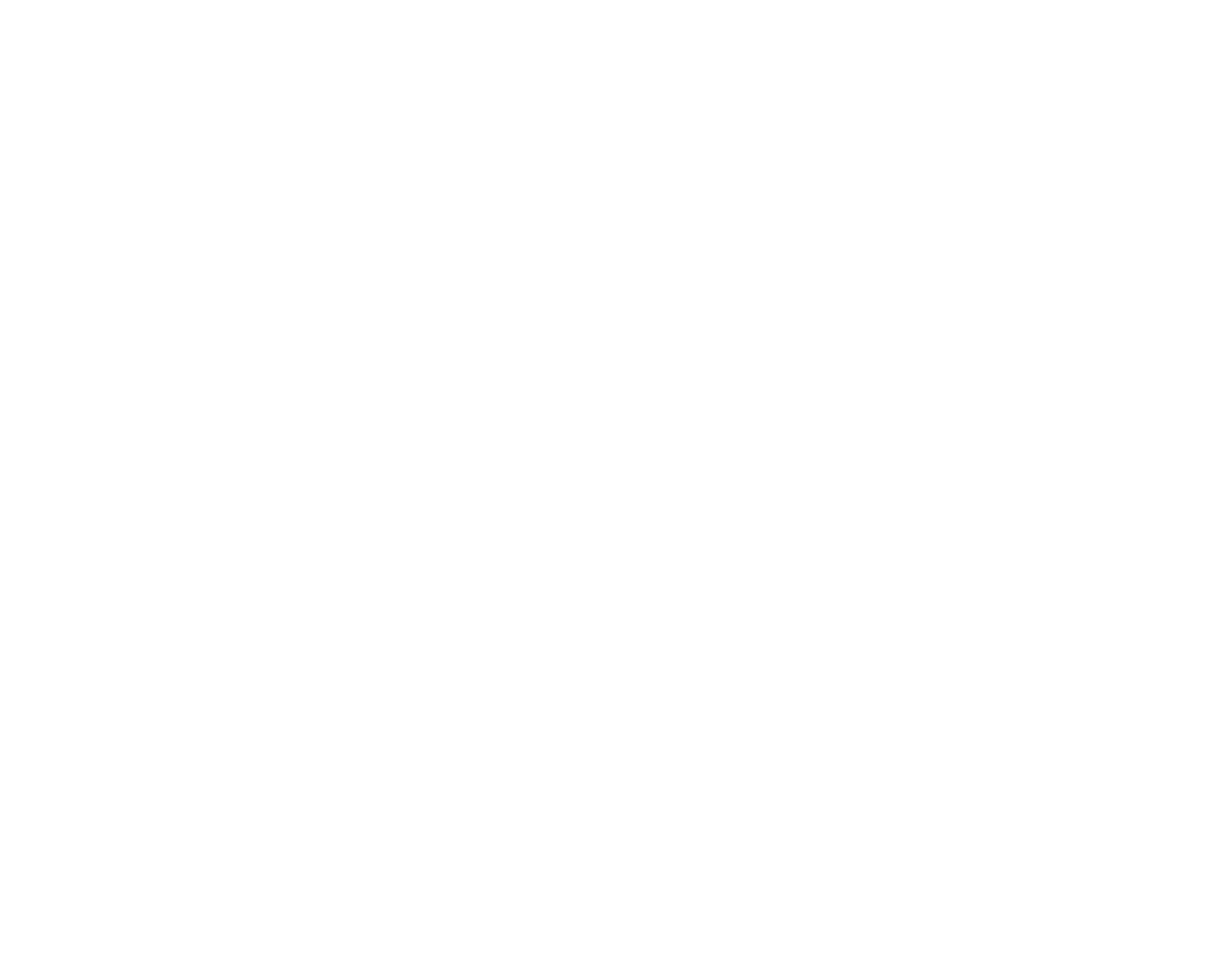

Whales are the biggest animals on the planet, even bigger than elephants!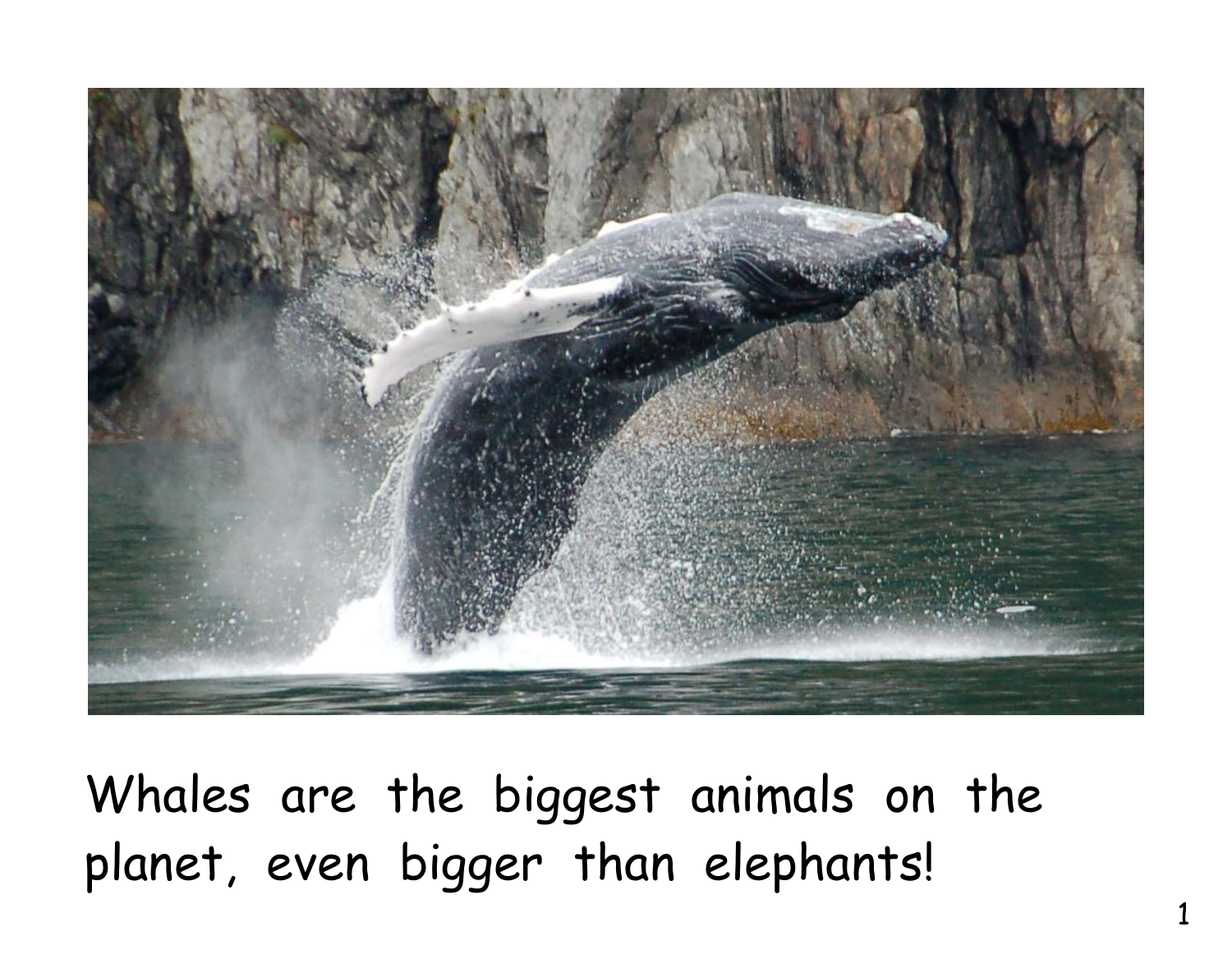

The blue whale is the largest animal in the world. It's about 94 feet long. That's as long as a basketball court!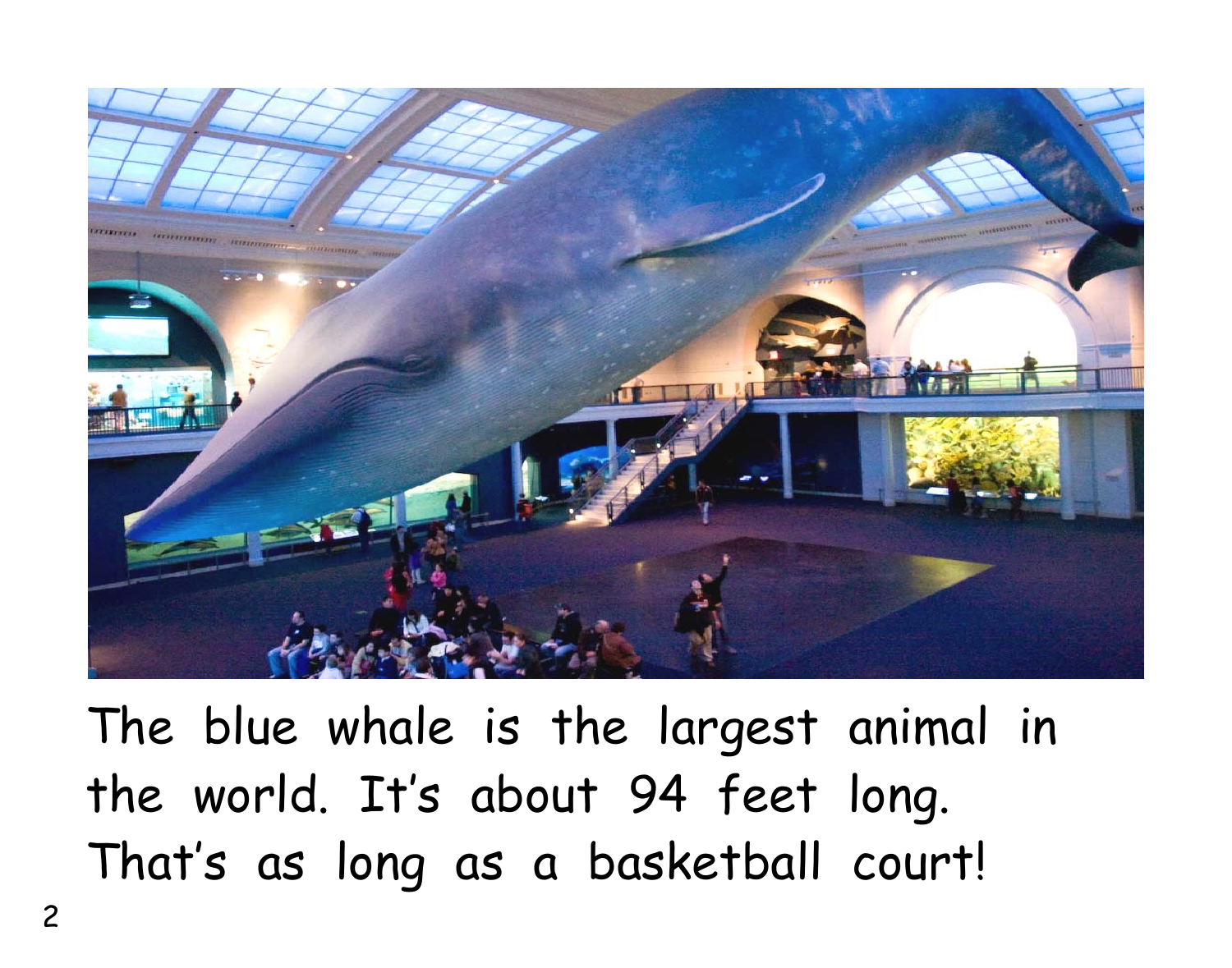

Whales live in all the oceans on the planet.

They can live in both warm and cold water.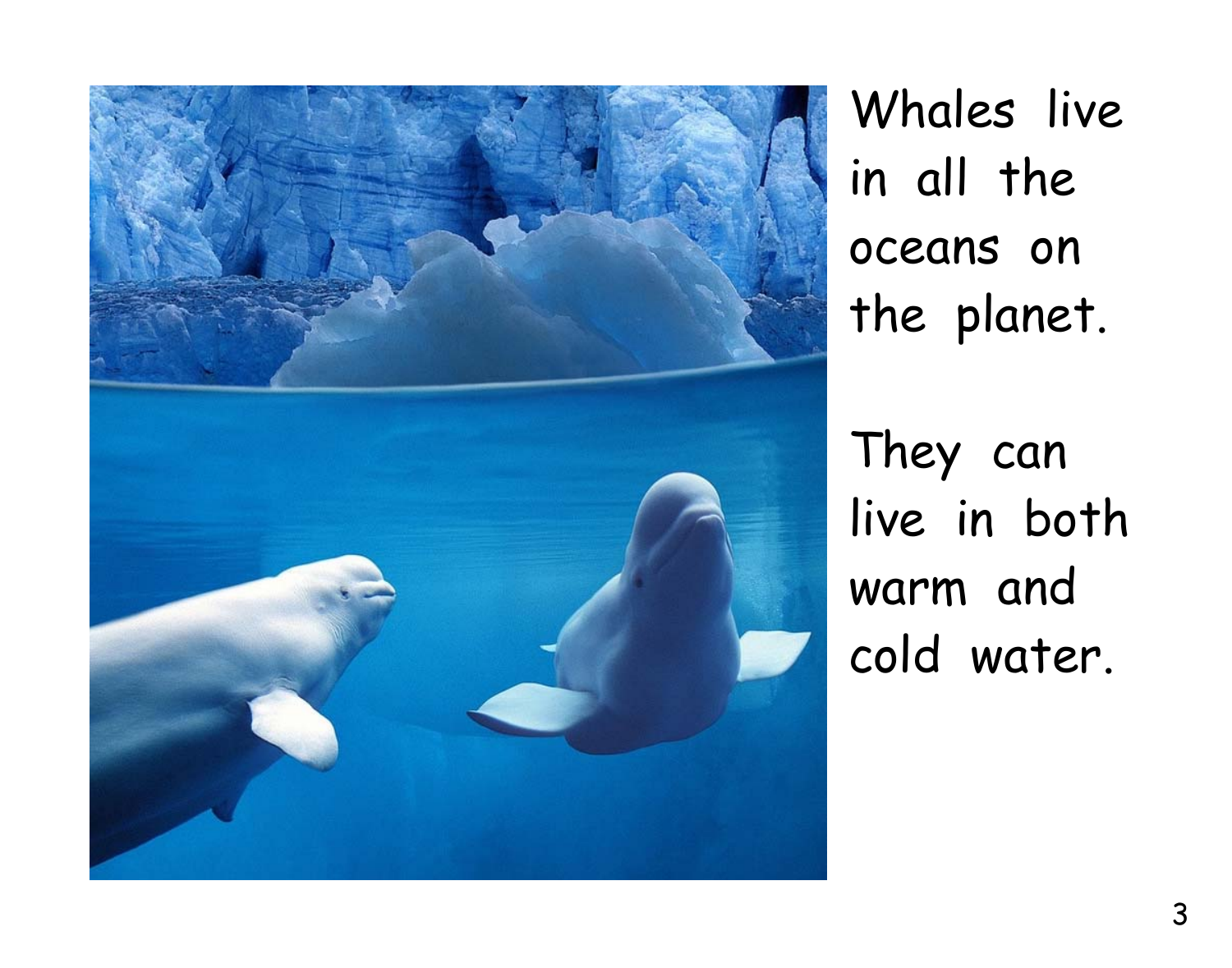

Whales are mammals just like cows or tigers or people.

Whales give birth to live babies and feed their babies milk.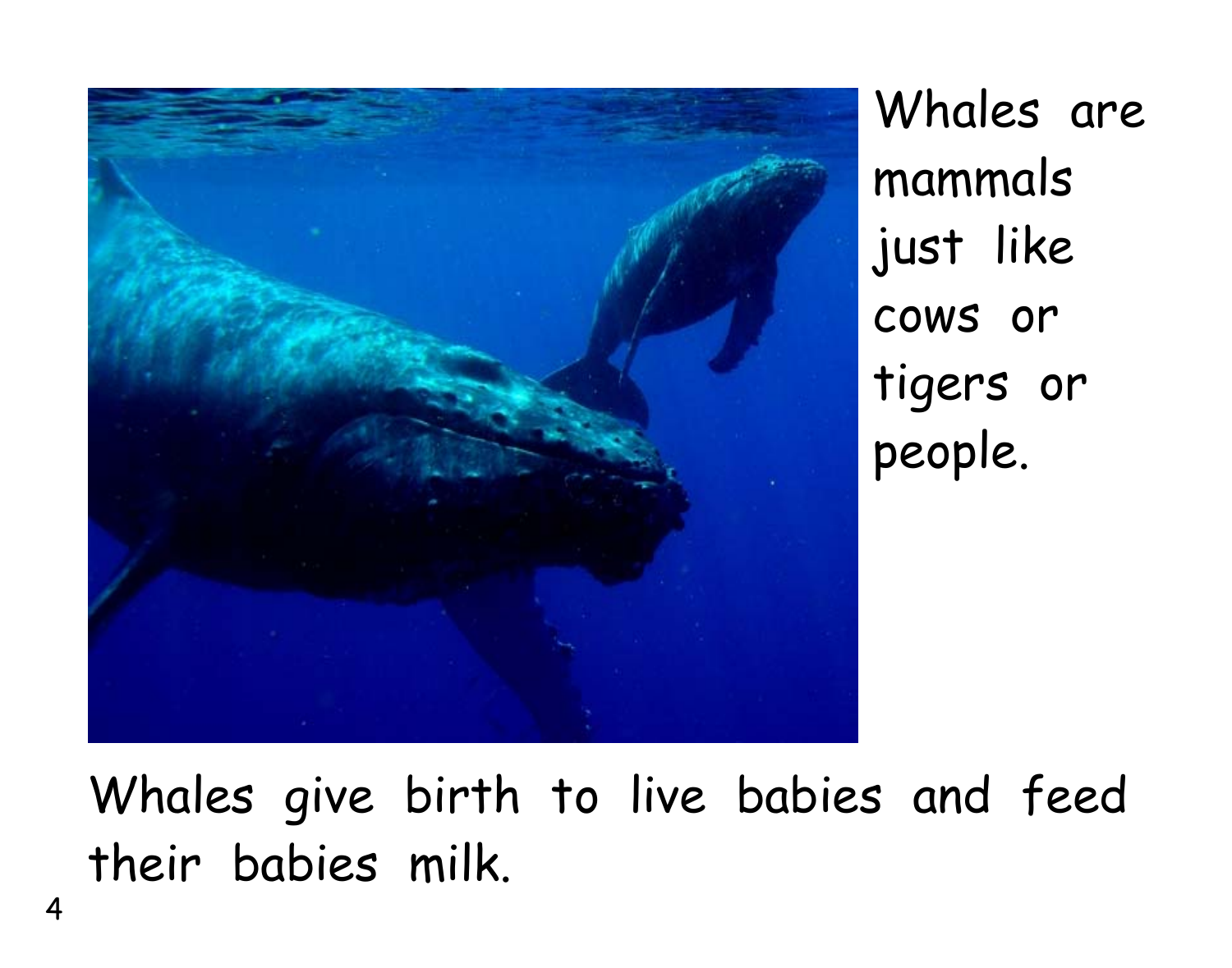

Different whales eat different things. Sperm whales eat giant squid and fish. Blue whales eat little shrimplike things called krill.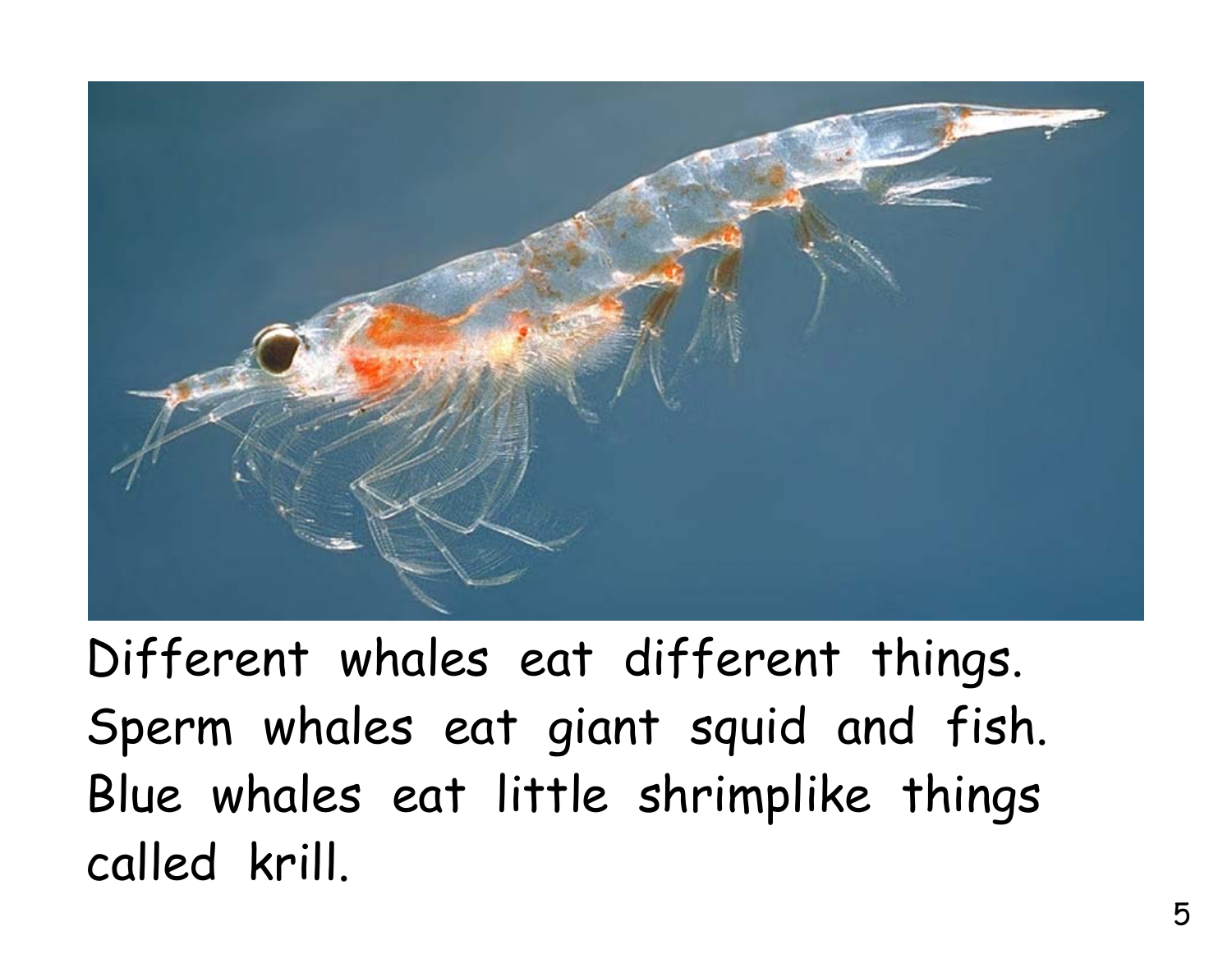

Whales can swim underwater for a long time but they must come up to the top to breathe air. They have blowholes on the top of their heads to help them breathe.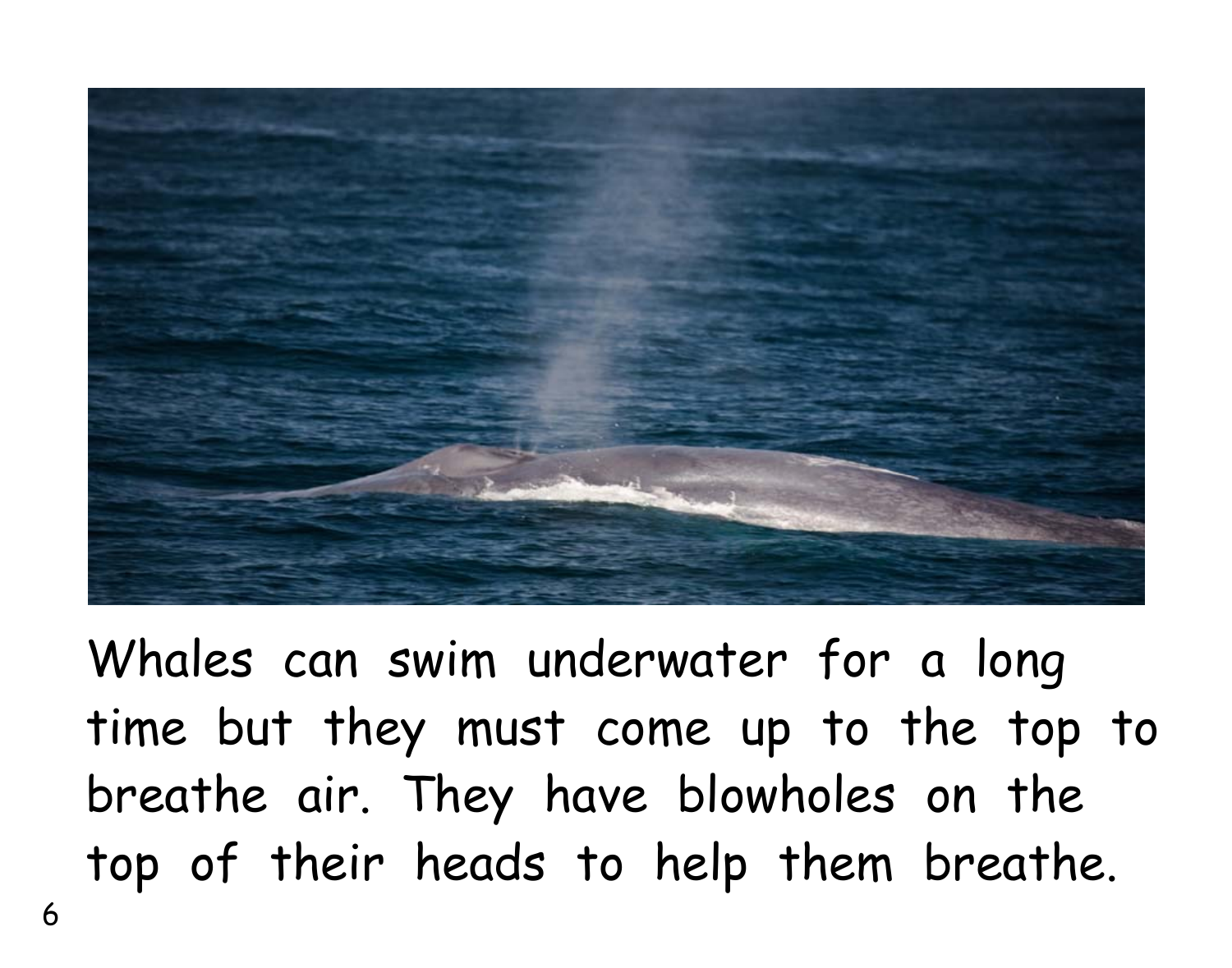

Whales sing songs to talk to one another, but they don't use their mouths. They only make sounds with their blowholes.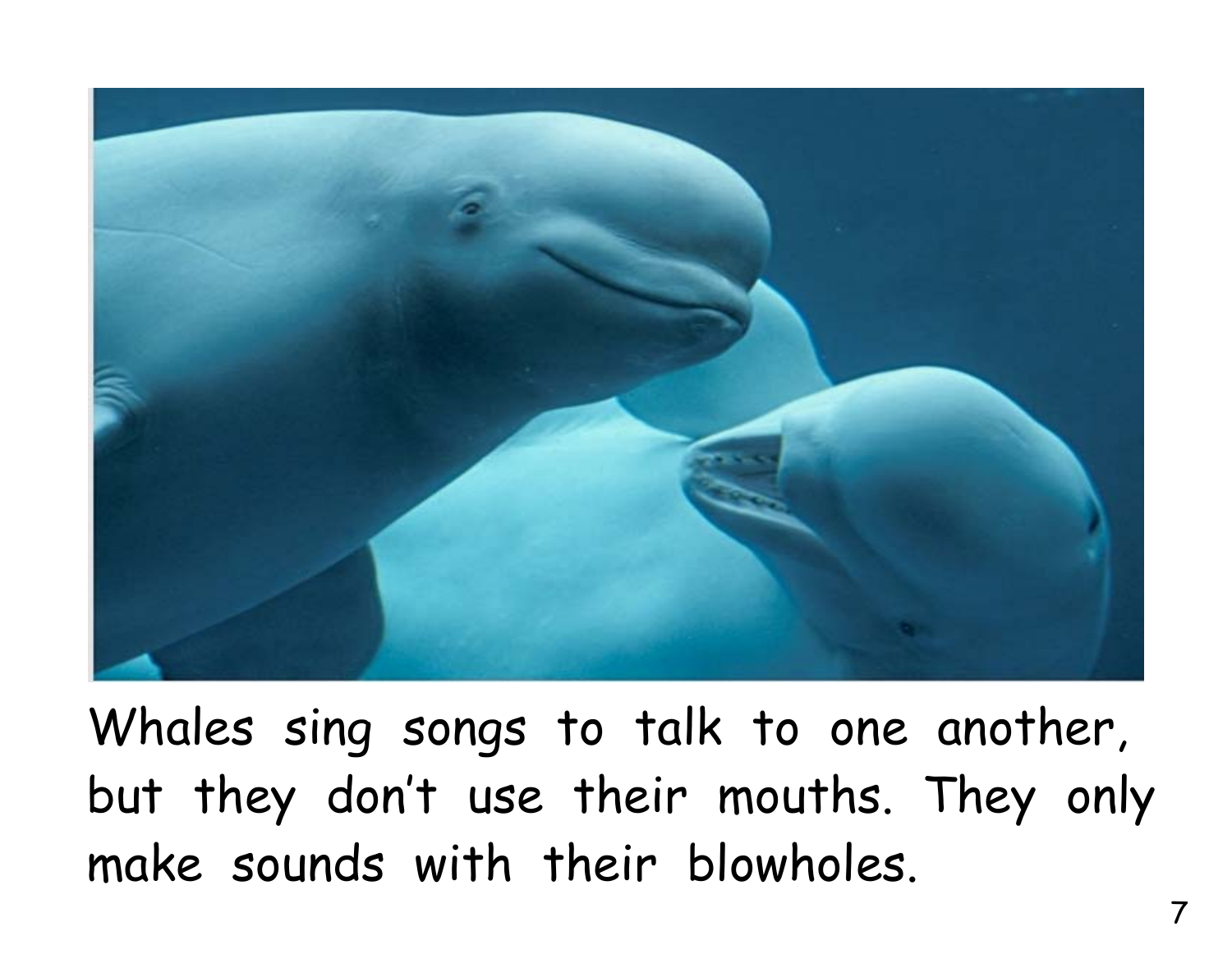

Whales often jump out of the water. No one knows why they do this, but some people think it is a way of talking to each other.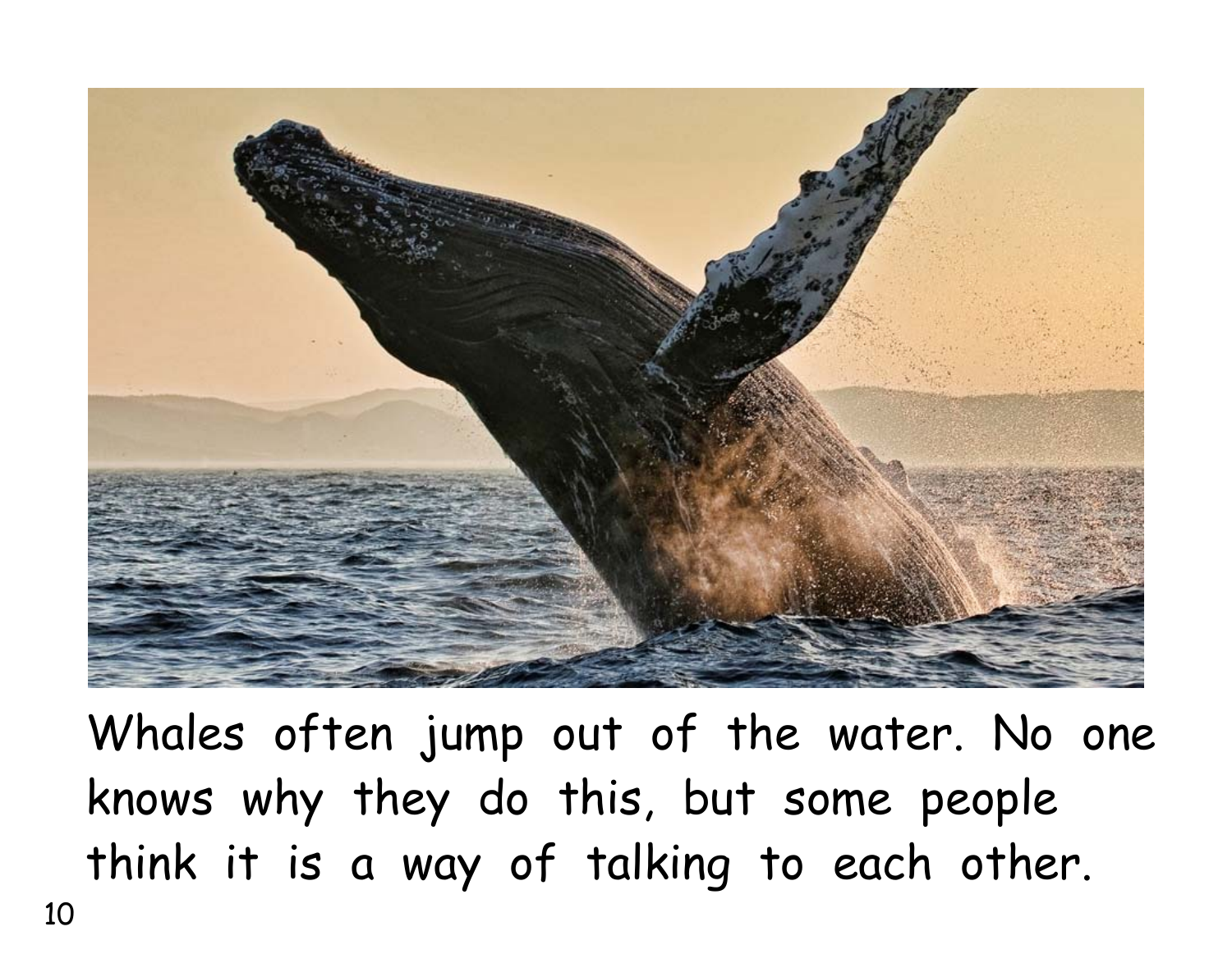

Whales don't have fins like fish do. They have flippers and a strong tail that help them swim long distances.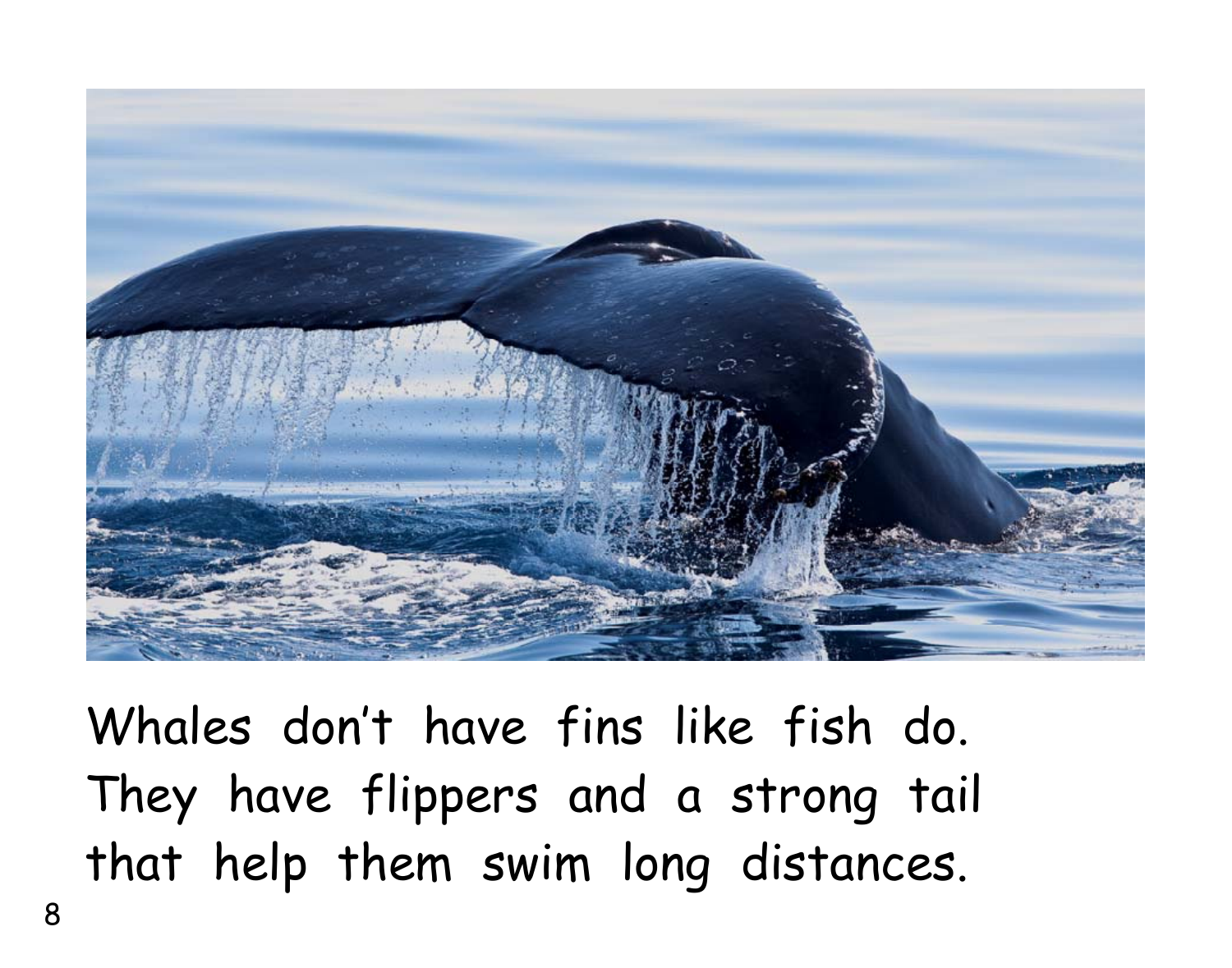

When winter comes, whales travel to where the water is warmer. They swim in big groups and can travel up to 3,000 miles.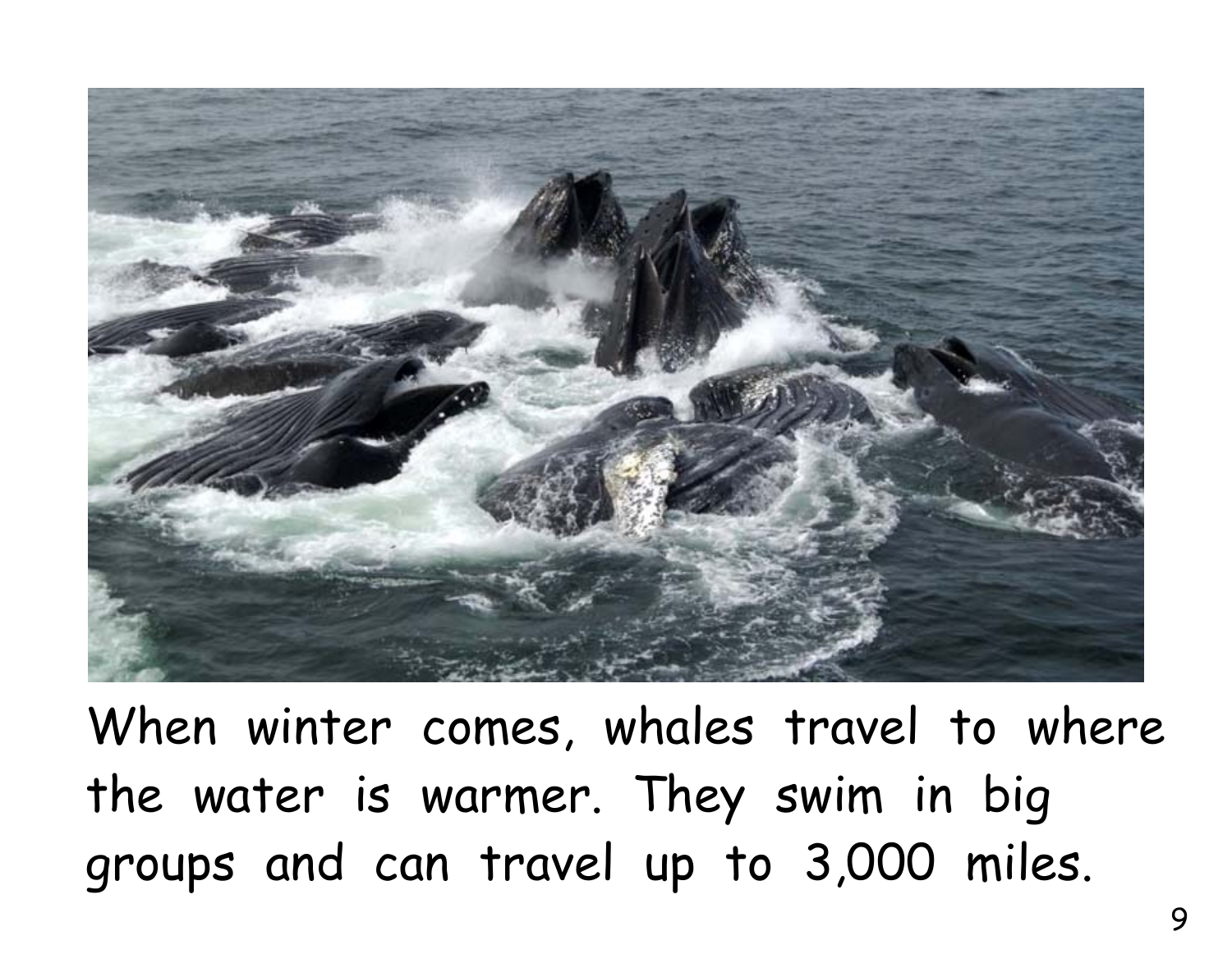

Don't be fooled by the killer whale! The name might trick you to think it's a whale, but killer whales are a kind of dolphin.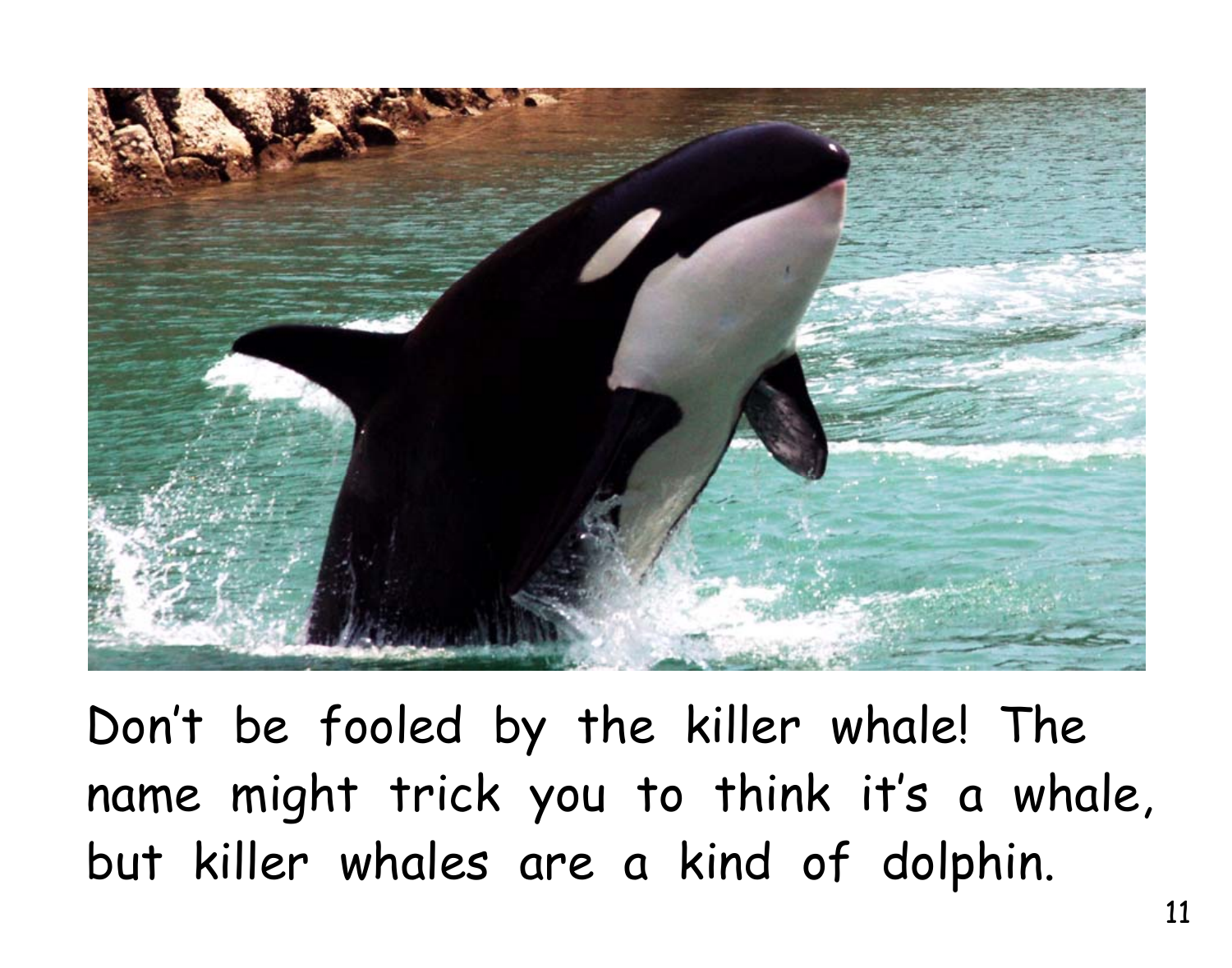

It's an amazing thing to see a whale. But I don't think I'd want to get this close!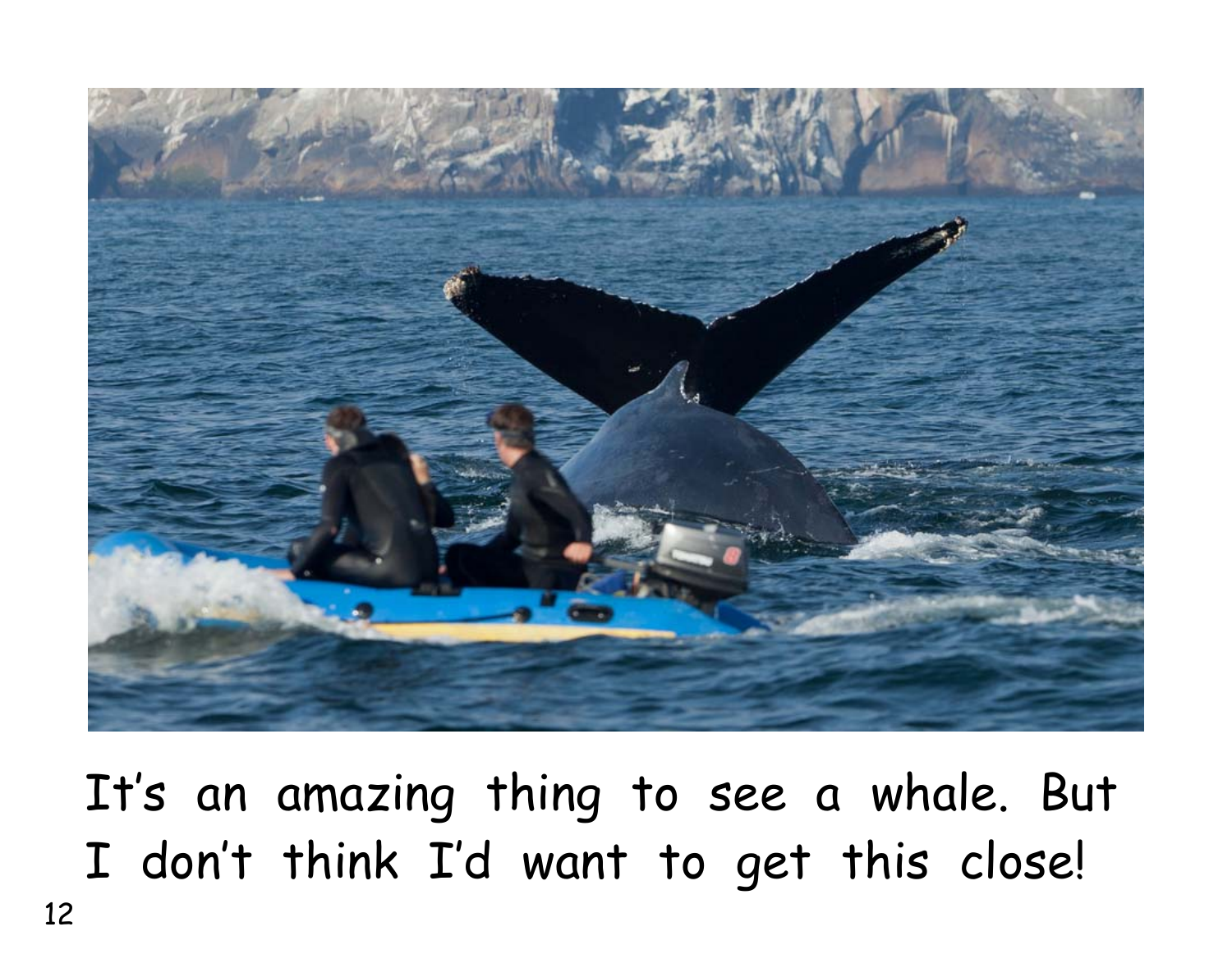The Mustard Seed Books project uses an open-source, Wikipedia-type strategy, leveraging public expertise to create and refine a set of high-quality books that support early reading development. All of the books and pictures are covered by the Creative Commons License (http://creativecommons.org/licenses/by-nc-sa/3.0/ ) and are free to print, distribute, and modify for personal or educational use. The books are available at www.mustardseedbooks.org. New titles appear on a regular basis. If you have any ideas for books or would like to leave us any feedback, contact  $rick@must are deobooks.org$ .

Photos for these books come primarily from Flickr (www.flickr.com) and the Morgue File (www.morguefile.com). Both sites are great resources for high-quality publicly accessible photos and for aspiring photographers looking to share their work. All photographs are covered by the Creative Commons License (http://creativecommons.org/licenses/by-nc-sa/3.0/ ).

**Text credits:** Elizabeth Kim **Photo credits:** Cover: "Tomcod"; page 1: "idegenhardt"; page 2: Ken Zirkel; page 3: "flickkerphotos"; page 4: Steve Isaacs; page 5: "The Sun and Doves"; page 6: Mike Baird; page 7: Michael Dawes; page 8: Peat Bakke; page 9: Gary Spielvogel; page 10: Michael Dawes; pg. 11: Takako Marui; page 12: "mikebaird"